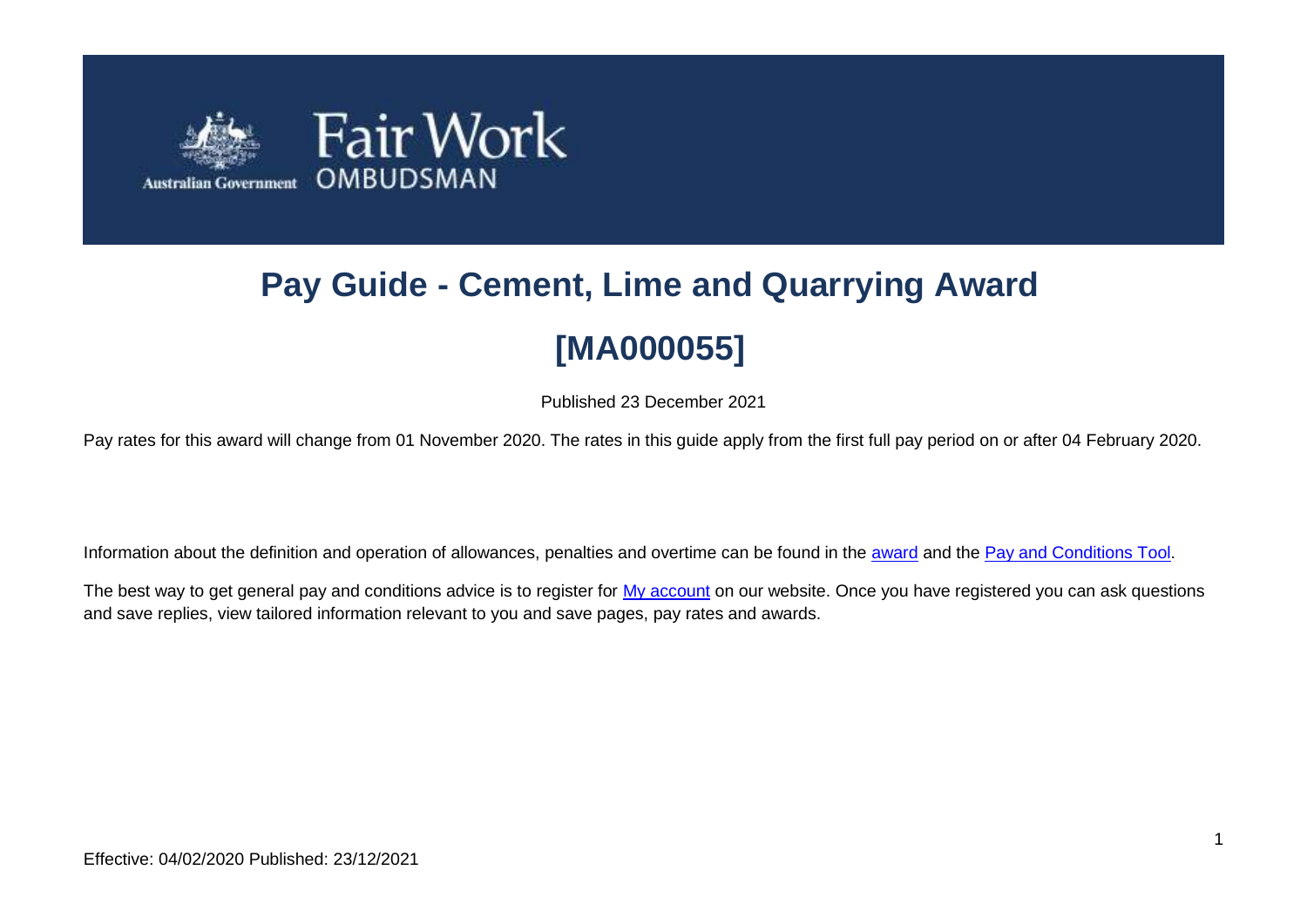# **Rates of pay**

The rates below include industry disability allowance. If the First aid or Leading hand allowances apply, the rates below should not be used, and should be calculated using [the PACT.](https://calculate.fairwork.gov.au/)

# **Adult**

### **Full-time & part-time**

**Table 1 of 3**

| <b>Classification</b>              | <b>Weekly pay</b><br>rate | Hourly pay rate | <b>Sunday</b> | <b>Public holiday</b> | Overtime -<br><b>Monday to</b><br><b>Saturday - first</b><br>2 hours - not<br>continuous<br><b>shiftworkers</b> | <b>Overtime -</b><br><b>Monday to</b><br>Saturday - after<br>2 hours - not<br>continuous<br><b>shiftworkers</b> |
|------------------------------------|---------------------------|-----------------|---------------|-----------------------|-----------------------------------------------------------------------------------------------------------------|-----------------------------------------------------------------------------------------------------------------|
| Cement and lime industry - level 1 | \$803.62                  | \$21.14         | \$42.28       | \$52.85               | \$31.71                                                                                                         | \$42.28                                                                                                         |
| Cement and lime industry - level 2 | \$842.52                  | \$22.17         | \$44.34       | \$55.43               | \$33.26                                                                                                         | \$44.34                                                                                                         |
| Cement and lime industry - level 3 | \$867.22                  | \$22.82         | \$45.64       | \$57.05               | \$34.23                                                                                                         | \$45.64                                                                                                         |
| Cement and lime industry - level 4 | \$884.02                  | \$23.26         | \$46.52       | \$58.15               | \$34.89                                                                                                         | \$46.52                                                                                                         |
| Cement and lime industry - level 5 | \$900.42                  | \$23.69         | \$47.38       | \$59.23               | \$35.54                                                                                                         | \$47.38                                                                                                         |
| Cement and lime industry - level 6 | \$925.32                  | \$24.35         | \$48.70       | \$60.88               | \$36.53                                                                                                         | \$48.70                                                                                                         |
| Cement and lime industry - level 7 | \$951.82                  | \$25.04         | \$50.08       | \$62.60               | \$37.56                                                                                                         | \$50.08                                                                                                         |
| Quarrying industry - grade 1       | \$768.01                  | \$20.21         | \$40.42       | \$50.53               | \$30.32                                                                                                         | \$40.42                                                                                                         |
| Quarrying industry - grade 2       | \$788.81                  | \$20.76         | \$41.52       | \$51.90               | \$31.14                                                                                                         | \$41.52                                                                                                         |
| Quarrying industry - grade 3       | \$840.21                  | \$22.11         | \$44.22       | \$55.28               | \$33.17                                                                                                         | \$44.22                                                                                                         |
| Quarrying industry - grade 4       | \$864.41                  | \$22.75         | \$45.50       | \$56.88               | \$34.13                                                                                                         | \$45.50                                                                                                         |
| Quarrying industry - grade 5       | \$889.71                  | \$23.42         | \$46.84       | \$58.55               | \$35.13                                                                                                         | \$46.84                                                                                                         |
| Quarrying industry - grade 6       | \$916.21                  | \$24.11         | \$48.22       | \$60.28               | \$36.17                                                                                                         | \$48.22                                                                                                         |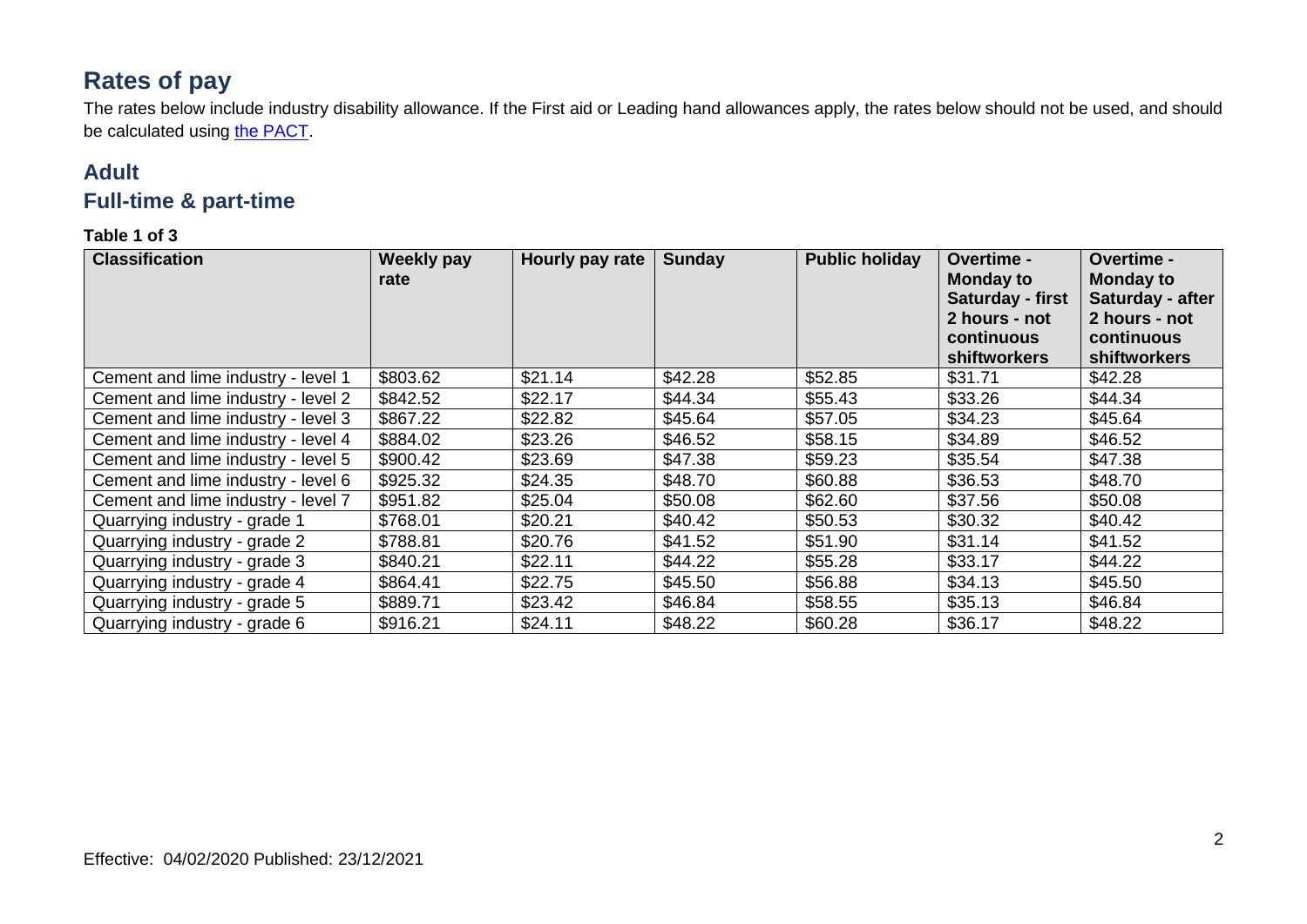**Table 2 of 3**

| <b>Classification</b>              | <b>Working</b><br>through a meal | Afternoon or<br>night shift | <b>Permanent</b><br>night shift | Saturday -<br>shiftwork | Saturday - first<br>2 hours - | Saturday - after<br>2 hours - |
|------------------------------------|----------------------------------|-----------------------------|---------------------------------|-------------------------|-------------------------------|-------------------------------|
|                                    | break                            |                             |                                 |                         | shiftwork                     | shiftwork                     |
| Cement and lime industry - level 1 | \$31.71                          | \$24.31                     | \$27.48                         | \$31.71                 | N/A                           | N/A                           |
| Cement and lime industry - level 2 | \$33.26                          | \$25.50                     | \$28.82                         | \$33.26                 | N/A                           | N/A                           |
| Cement and lime industry - level 3 | \$34.23                          | \$26.24                     | \$29.67                         | \$34.23                 | N/A                           | N/A                           |
| Cement and lime industry - level 4 | \$34.89                          | \$26.75                     | \$30.24                         | \$34.89                 | N/A                           | N/A                           |
| Cement and lime industry - level 5 | \$35.54                          | \$27.24                     | \$30.80                         | \$35.54                 | N/A                           | N/A                           |
| Cement and lime industry - level 6 | \$36.53                          | \$28.00                     | \$31.66                         | \$36.53                 | N/A                           | N/A                           |
| Cement and lime industry - level 7 | \$37.56                          | \$28.80                     | \$32.55                         | \$37.56                 | N/A                           | N/A                           |
| Quarrying industry - grade 1       | \$30.32                          | \$23.24                     | \$26.27                         | N/A                     | \$30.32                       | \$40.42                       |
| Quarrying industry - grade 2       | \$31.14                          | \$23.87                     | \$26.99                         | N/A                     | \$31.14                       | \$41.52                       |
| Quarrying industry - grade 3       | \$33.17                          | \$25.43                     | \$28.74                         | N/A                     | \$33.17                       | \$44.22                       |
| Quarrying industry - grade 4       | \$34.13                          | \$26.16                     | \$29.58                         | N/A                     | \$34.13                       | \$45.50                       |
| Quarrying industry - grade 5       | \$35.13                          | \$26.93                     | \$30.45                         | N/A                     | \$35.13                       | \$46.84                       |
| Quarrying industry - grade 6       | \$36.17                          | \$27.73                     | \$31.34                         | N/A                     | \$36.17                       | \$48.22                       |

#### **Table 3 of 3**

| <b>Classification</b>              | Overtime -<br>continuous<br>shiftwork | <b>Minimum break</b><br>after working<br>overtime - change<br>to shift | Less than 10 hour<br>break between<br>shifts | <b>Changes to</b><br>shiftwork - more<br>than 48 hours<br>notice - Monday to<br><b>Friday</b> | <b>Working on RDO</b> |
|------------------------------------|---------------------------------------|------------------------------------------------------------------------|----------------------------------------------|-----------------------------------------------------------------------------------------------|-----------------------|
| Cement and lime industry - level 1 | \$42.28                               | N/A                                                                    | \$42.28                                      | \$31.71                                                                                       | N/A                   |
| Cement and lime industry - level 2 | \$44.34                               | N/A                                                                    | \$44.34                                      | \$33.26                                                                                       | N/A                   |
| Cement and lime industry - level 3 | \$45.64                               | N/A                                                                    | \$45.64                                      | \$34.23                                                                                       | N/A                   |
| Cement and lime industry - level 4 | \$46.52                               | N/A                                                                    | \$46.52                                      | \$34.89                                                                                       | N/A                   |
| Cement and lime industry - level 5 | \$47.38                               | N/A                                                                    | \$47.38                                      | \$35.54                                                                                       | N/A                   |
| Cement and lime industry - level 6 | \$48.70                               | N/A                                                                    | \$48.70                                      | \$36.53                                                                                       | N/A                   |
| Cement and lime industry - level 7 | \$50.08                               | N/A                                                                    | \$50.08                                      | \$37.56                                                                                       | N/A                   |
| Quarrying industry - grade 1       | N/A                                   | \$40.42                                                                | \$40.42                                      | N/A                                                                                           | \$40.42               |
| Quarrying industry - grade 2       | N/A                                   | \$41.52                                                                | \$41.52                                      | N/A                                                                                           | \$41.52               |
| Quarrying industry - grade 3       | N/A                                   | \$44.22                                                                | \$44.22                                      | N/A                                                                                           | \$44.22               |
| Quarrying industry - grade 4       | N/A                                   | \$45.50                                                                | \$45.50                                      | N/A                                                                                           | \$45.50               |
| Quarrying industry - grade 5       | N/A                                   | \$46.84                                                                | \$46.84                                      | N/A                                                                                           | \$46.84               |
| Quarrying industry - grade 6       | N/A                                   | \$48.22                                                                | \$48.22                                      | N/A                                                                                           | \$48.22               |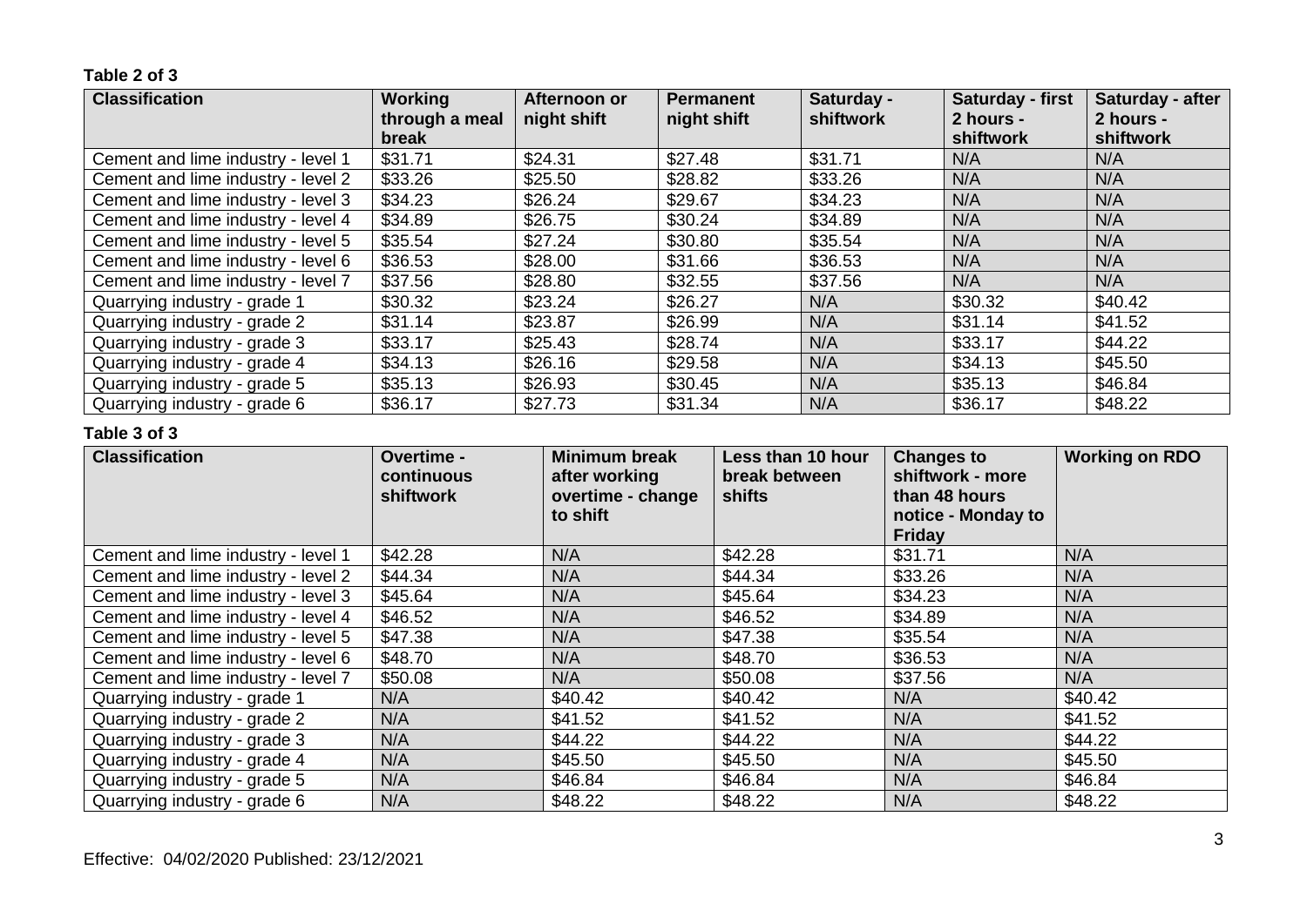## **Casual**

#### **Table 1 of 3**

| <b>Classification</b>              | <b>Hourly</b><br>pay rate | <b>Sunday</b> | <b>Public</b><br>holiday | <b>Overtime - Monday to</b><br><b>Saturday - first 2 hours</b><br>- not continuous<br><b>shiftworkers</b> | <b>Overtime - Monday to</b><br>Saturday - after 2 hours<br>- not continuous<br><b>shiftworkers</b> | <b>Working</b><br>through a meal<br>break |
|------------------------------------|---------------------------|---------------|--------------------------|-----------------------------------------------------------------------------------------------------------|----------------------------------------------------------------------------------------------------|-------------------------------------------|
| Cement and lime industry - level 1 | \$26.43                   | \$47.57       | \$58.14                  | \$37.00                                                                                                   | \$47.57                                                                                            | \$37.00                                   |
| Cement and lime industry - level 2 | \$27.71                   | \$49.88       | \$60.97                  | \$38.80                                                                                                   | \$49.88                                                                                            | \$38.80                                   |
| Cement and lime industry - level 3 | \$28.53                   | \$51.35       | \$62.76                  | \$39.94                                                                                                   | \$51.35                                                                                            | \$39.94                                   |
| Cement and lime industry - level 4 | \$29.08                   | \$52.34       | \$63.97                  | \$40.71                                                                                                   | \$52.34                                                                                            | \$40.71                                   |
| Cement and lime industry - level 5 | \$29.61                   | \$53.30       | \$65.15                  | \$41.46                                                                                                   | \$53.30                                                                                            | \$41.46                                   |
| Cement and lime industry - level 6 | \$30.44                   | \$54.79       | \$66.96                  | \$42.61                                                                                                   | \$54.79                                                                                            | \$42.61                                   |
| Cement and lime industry - level 7 | \$31.30                   | \$56.34       | \$68.86                  | \$43.82                                                                                                   | \$56.34                                                                                            | \$43.82                                   |
| Quarrying industry - grade 1       | \$25.26                   | \$45.47       | \$55.58                  | \$35.37                                                                                                   | \$45.47                                                                                            | \$35.37                                   |
| Quarrying industry - grade 2       | \$25.95                   | \$46.71       | \$57.09                  | \$36.33                                                                                                   | \$46.71                                                                                            | \$36.33                                   |
| Quarrying industry - grade 3       | \$27.64                   | \$49.75       | \$60.80                  | \$38.69                                                                                                   | \$49.75                                                                                            | \$38.69                                   |
| Quarrying industry - grade 4       | \$28.44                   | \$51.19       | \$62.56                  | \$39.81                                                                                                   | \$51.19                                                                                            | \$39.81                                   |
| Quarrying industry - grade 5       | \$29.28                   | \$52.70       | \$64.41                  | \$40.99                                                                                                   | \$52.70                                                                                            | \$40.99                                   |
| Quarrying industry - grade 6       | \$30.14                   | \$54.25       | \$66.30                  | \$42.19                                                                                                   | \$54.25                                                                                            | \$42.19                                   |

#### **Table 2 of 3**

| <b>Classification</b>              | Afternoon or | <b>Permanent</b> | Saturday - | Saturday - first | Saturday - after | Overtime - |
|------------------------------------|--------------|------------------|------------|------------------|------------------|------------|
|                                    | night shift  | night shift      | shiftwork  | 2 hours -        | 2 hours -        | continuous |
|                                    |              |                  |            | shiftwork        | shiftwork        | shiftwork  |
| Cement and lime industry - level 1 | \$29.60      | \$32.77          | \$37.00    | N/A              | N/A              | \$47.57    |
| Cement and lime industry - level 2 | \$31.04      | \$34.36          | \$38.80    | N/A              | N/A              | \$49.88    |
| Cement and lime industry - level 3 | \$31.95      | \$35.37          | \$39.94    | N/A              | N/A              | \$51.35    |
| Cement and lime industry - level 4 | \$32.56      | \$36.05          | \$40.71    | N/A              | N/A              | \$52.34    |
| Cement and lime industry - level 5 | \$33.17      | \$36.72          | \$41.46    | N/A              | N/A              | \$53.30    |
| Cement and lime industry - level 6 | \$34.09      | \$37.74          | \$42.61    | N/A              | N/A              | \$54.79    |
| Cement and lime industry - level 7 | \$35.06      | \$38.81          | \$43.82    | N/A              | N/A              | \$56.34    |
| Quarrying industry - grade 1       | \$28.29      | \$31.33          | N/A        | \$35.37          | \$45.47          | N/A        |
| Quarrying industry - grade 2       | \$29.06      | \$32.18          | N/A        | \$36.33          | \$46.71          | N/A        |
| Quarrying industry - grade 3       | \$30.95      | \$34.27          | N/A        | \$38.69          | \$49.75          | N/A        |
| Quarrying industry - grade 4       | \$31.85      | \$35.26          | N/A        | \$39.81          | \$51.19          | N/A        |
| Quarrying industry - grade 5       | \$32.79      | \$36.30          | N/A        | \$40.99          | \$52.70          | N/A        |
| Quarrying industry - grade 6       | \$33.75      | \$37.37          | N/A        | \$42.19          | \$54.25          | N/A        |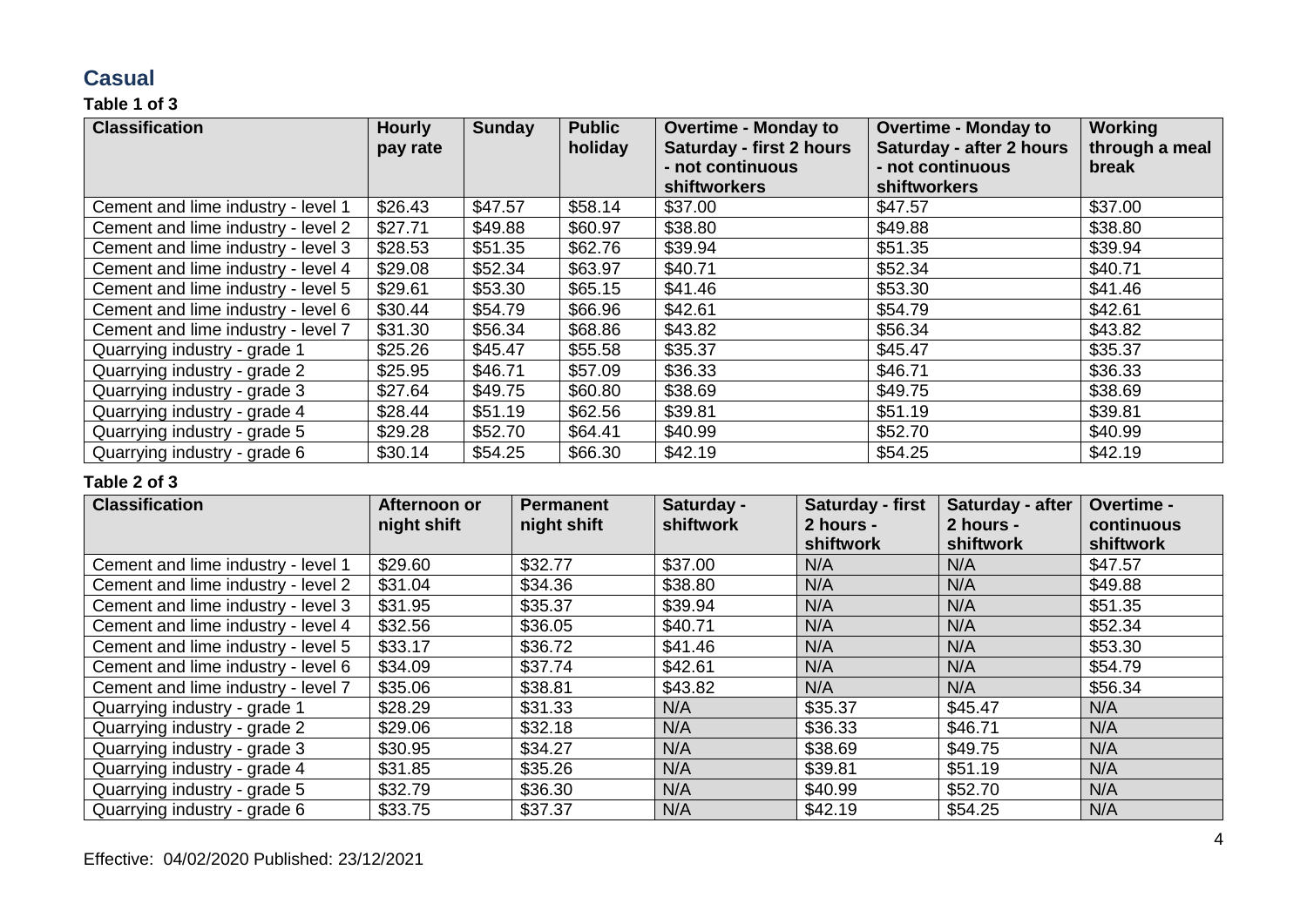#### **Table 3 of 3**

| <b>Classification</b>              | <b>Minimum break after</b><br>working overtime -<br>change to shift | Less than 10 hour break<br>between shifts | <b>Changes to shiftwork -</b><br>more than 48 hours<br>notice - Monday to<br><b>Friday</b> | <b>Working on RDO</b> |
|------------------------------------|---------------------------------------------------------------------|-------------------------------------------|--------------------------------------------------------------------------------------------|-----------------------|
| Cement and lime industry - level 1 | N/A                                                                 | \$47.57                                   | \$37.00                                                                                    | N/A                   |
| Cement and lime industry - level 2 | N/A                                                                 | \$49.88                                   | \$38.80                                                                                    | N/A                   |
| Cement and lime industry - level 3 | N/A                                                                 | \$51.35                                   | \$39.94                                                                                    | N/A                   |
| Cement and lime industry - level 4 | N/A                                                                 | \$52.34                                   | \$40.71                                                                                    | N/A                   |
| Cement and lime industry - level 5 | N/A                                                                 | \$53.30                                   | \$41.46                                                                                    | N/A                   |
| Cement and lime industry - level 6 | N/A                                                                 | \$54.79                                   | \$42.61                                                                                    | N/A                   |
| Cement and lime industry - level 7 | N/A                                                                 | \$56.34                                   | \$43.82                                                                                    | N/A                   |
| Quarrying industry - grade 1       | \$45.47                                                             | \$45.47                                   | N/A                                                                                        | \$45.47               |
| Quarrying industry - grade 2       | \$46.71                                                             | \$46.71                                   | N/A                                                                                        | \$46.71               |
| Quarrying industry - grade 3       | \$49.75                                                             | \$49.75                                   | N/A                                                                                        | \$49.75               |
| Quarrying industry - grade 4       | \$51.19                                                             | \$51.19                                   | N/A                                                                                        | \$51.19               |
| Quarrying industry - grade 5       | \$52.70                                                             | \$52.70                                   | N/A                                                                                        | \$52.70               |
| Quarrying industry - grade 6       | \$54.25                                                             | \$54.25                                   | N/A                                                                                        | \$54.25               |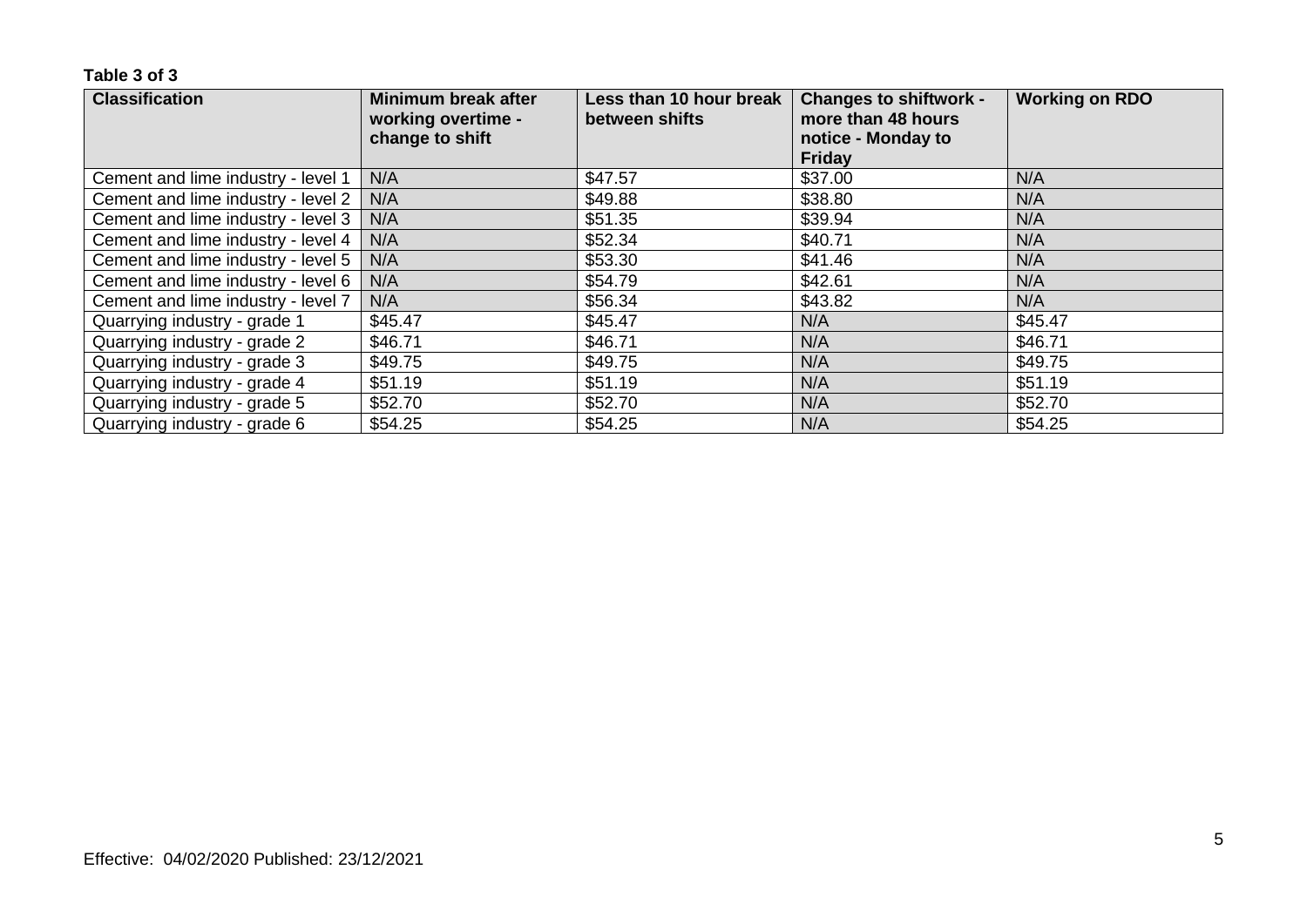# **Allowances**

If any all purpose allowances apply (marked \*), they should be added to the minimum rate before casual loading, penalties and overtime are calculated.

| <b>Allowances</b>                                                     | <b>Rate</b>                                                              |
|-----------------------------------------------------------------------|--------------------------------------------------------------------------|
|                                                                       |                                                                          |
| First aid allowance - Cement and lime employees                       | \$0.57 per hour                                                          |
| First aid allowance - Quarrying employees                             | \$0.42 per hour                                                          |
| Industry disability allowance (already included in the rate tables    | \$1.65 per hour                                                          |
| above) - Cement and lime employees                                    |                                                                          |
| Industry disability allowance (already included in the rate tables    | \$0.72 per hour                                                          |
| above) - Quarrying employees                                          |                                                                          |
| Leading hand allowance - in charge of 1-5 employees - Cement and      | \$0.88 per hour                                                          |
| lime employees                                                        |                                                                          |
| Leading hand allowance - in charge of 6-16 employees - Cement         | \$1.27 per hour                                                          |
| and lime employees                                                    |                                                                          |
| Leading hand allowance - in charge of 17 or more employees -          | \$1.65 per hour                                                          |
| Cement and lime employees                                             |                                                                          |
| *Leading hand and in charge of plant allowance - in charge of 1 or 2  | \$0.48 per hour                                                          |
| employees - Quarrying employees                                       |                                                                          |
| *Leading hand and in charge of plant allowance - in charge of 3 to 6  | \$0.67 per hour                                                          |
| employees - Quarrying employees                                       |                                                                          |
| *Leading hand and in charge of plant allowance - in charge of 6 to 10 | \$0.83 per hour                                                          |
| employees - Quarrying employees                                       |                                                                          |
| *Leading hand and in charge of plant allowance - in charge of more    | \$1.32 per hour                                                          |
| than 10 employees - Quarrying employees                               |                                                                          |
| *Leading hand and in charge of plant allowance - in charge of         | \$0.48 per hour                                                          |
| processing plant - Quarrying employees                                |                                                                          |
| Articulated licence reimbursement - Quarrying employees               | reimbursement for the cost of obtaining the licence                      |
| Laundry reimbursement - agreed allowance - Quarrying employees        | an allowance as agreed for laundering the clothing                       |
| Laundry reimbursement - no agreed allowance - Quarrying employees     | reimbursement for the demonstrated cost of laundering the clothing       |
| Tool reimbursement - Quarrying employees                              | reimbursement for the cost of the tools and appliances                   |
| Meal allowance                                                        | \$14.62 for a meal                                                       |
| Vehicle allowance                                                     | \$0.78 per km                                                            |
| Change in locality - accommodation allowance - Cement and lime        | payment of a reasonable amount for board and lodging, up to \$438.19 per |
| employees                                                             | week                                                                     |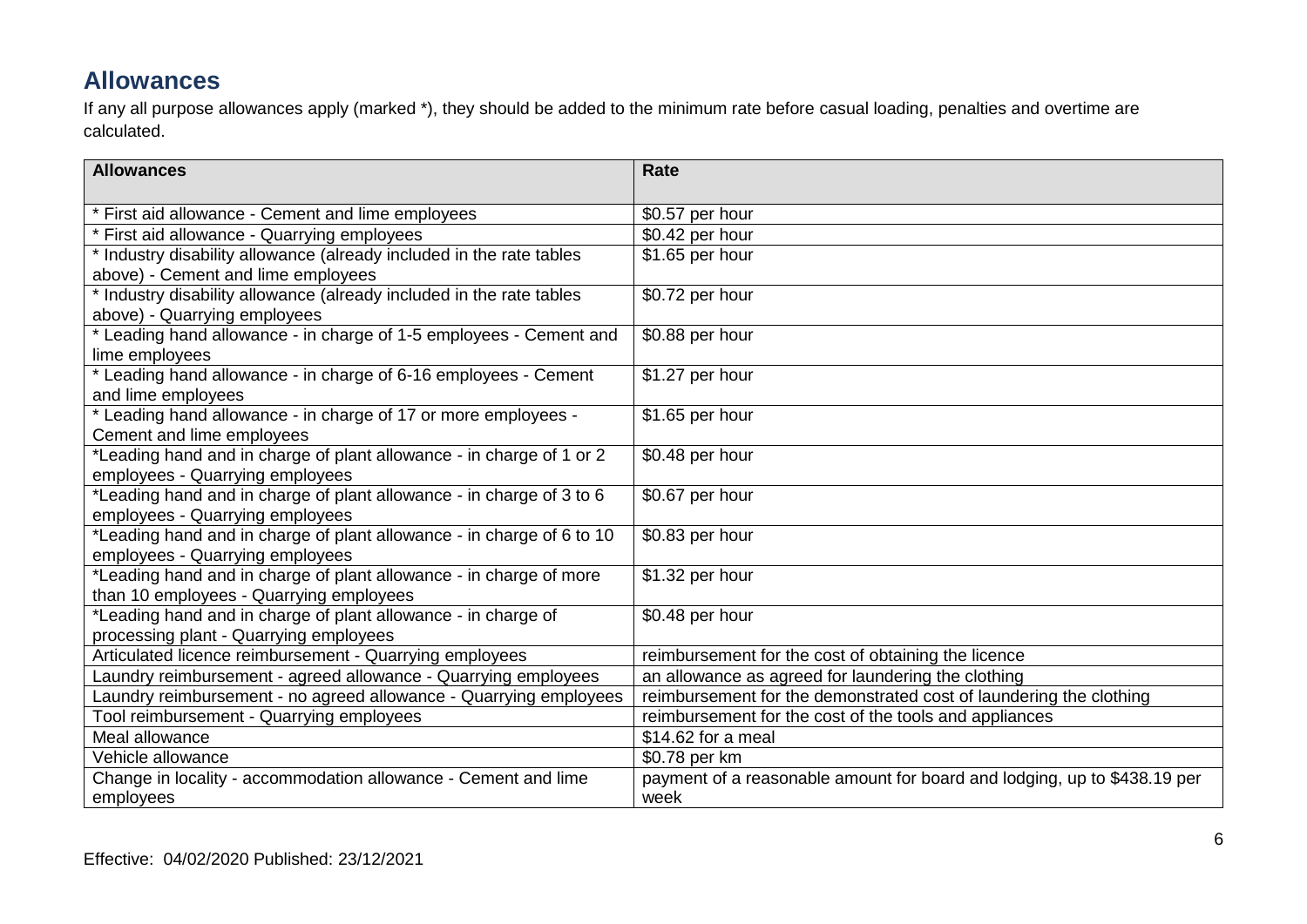| <b>Allowances</b>                                                                                                                             | Rate                                                                                                                                                                               |
|-----------------------------------------------------------------------------------------------------------------------------------------------|------------------------------------------------------------------------------------------------------------------------------------------------------------------------------------|
| Change in locality - accommodation allowance - Quarrying employees                                                                            | payment of a reasonable amount for board and lodging, up to \$438.45 per<br>week                                                                                                   |
| Change in locality - expenses reimbursement - not purchasing a<br>permanent residence                                                         | reimbursement of travel fares and reasonable expenses, up to 3 months                                                                                                              |
| Change in locality - expenses reimbursement - purchasing a<br>permanent residence                                                             | reimbursement of travel fares and reasonable expenses, up to 6 months                                                                                                              |
| Change in locality - expenses reimbursement - required to remain<br>away from usual residence                                                 | reimbursement of travel fares and reasonable expenses                                                                                                                              |
| Change in locality - meal allowance                                                                                                           | \$14.62 per meal                                                                                                                                                                   |
| Change in locality - travel time allowance - Monday to Saturday - not<br>purchasing a permanent residence - sleeping berth not provided       | payment at the minimum hourly rate per hour for a maximum of 12 hours in<br>every 24 hours, until permanent residence is taken up at the new location,<br>for up to 3 months       |
| Change in locality - travel time allowance - Monday to Saturday -<br>purchasing a permanent residence - sleeping berth not provided           | payment at the minimum hourly rate per hour for a maximum of 12 hours in<br>every 24 hours, until permanent residence is taken up at the new location,<br>for up to 6 months       |
| Change in locality - travel time allowance - Monday to Saturday - not<br>purchasing a permanent residence - sleeping berth provided           | payment at the minimum hourly rate per hour for a maximum of 8 hours in<br>every 24 hours, until permanent residence is taken up at the new location,<br>for up to 3 months        |
| Change in locality - travel time allowance - Monday to Saturday -<br>purchasing a permanent residence - sleeping berth provided               | payment at the minimum hourly rate per hour, up to a maximum of 8 hours<br>in every 24 hours, until permanent residence is taken up at the new<br>location, for up to 6 months     |
| Change in locality - travel time allowance - Sunday or public holiday -<br>not purchasing a permanent residence - sleeping berth not provided | payment at the minimum hourly rate + 50% per hour for a maximum of 12<br>hours in every 24 hours, until permanent residence is taken up at the new<br>location, for up to 3 months |
| Change in locality - travel time allowance - Sunday or public holiday -<br>purchasing a permanent residence - sleeping berth not provided     | payment at the minimum hourly rate + 50% per hour for a maximum of 12<br>hours in every 24 hours, until permanent residence is taken up at the new<br>location, for up to 6 months |
| Change in locality - travel time allowance - Sunday or public holiday -<br>not purchasing a permanent residence - sleeping berth provided     | payment at the minimum hourly rate + 50% per hour for a maximum of 8<br>hours in every 24 hours, until permanent residence is taken up at the new<br>location, for up to 3 months  |
| Change in locality - travel time allowance - Sunday or public holiday -<br>purchasing a permanent residence - sleeping berth provided         | payment at the minimum hourly rate + 50% per hour for a maximum of 8<br>hours in every 24 hours, until permanent residence is taken up at the new<br>location, for up to 6 months  |
| Stand-by allowance                                                                                                                            | payment at the minimum hourly rate of pay (including any relevant all-<br>purpose allowances) per hour until released                                                              |